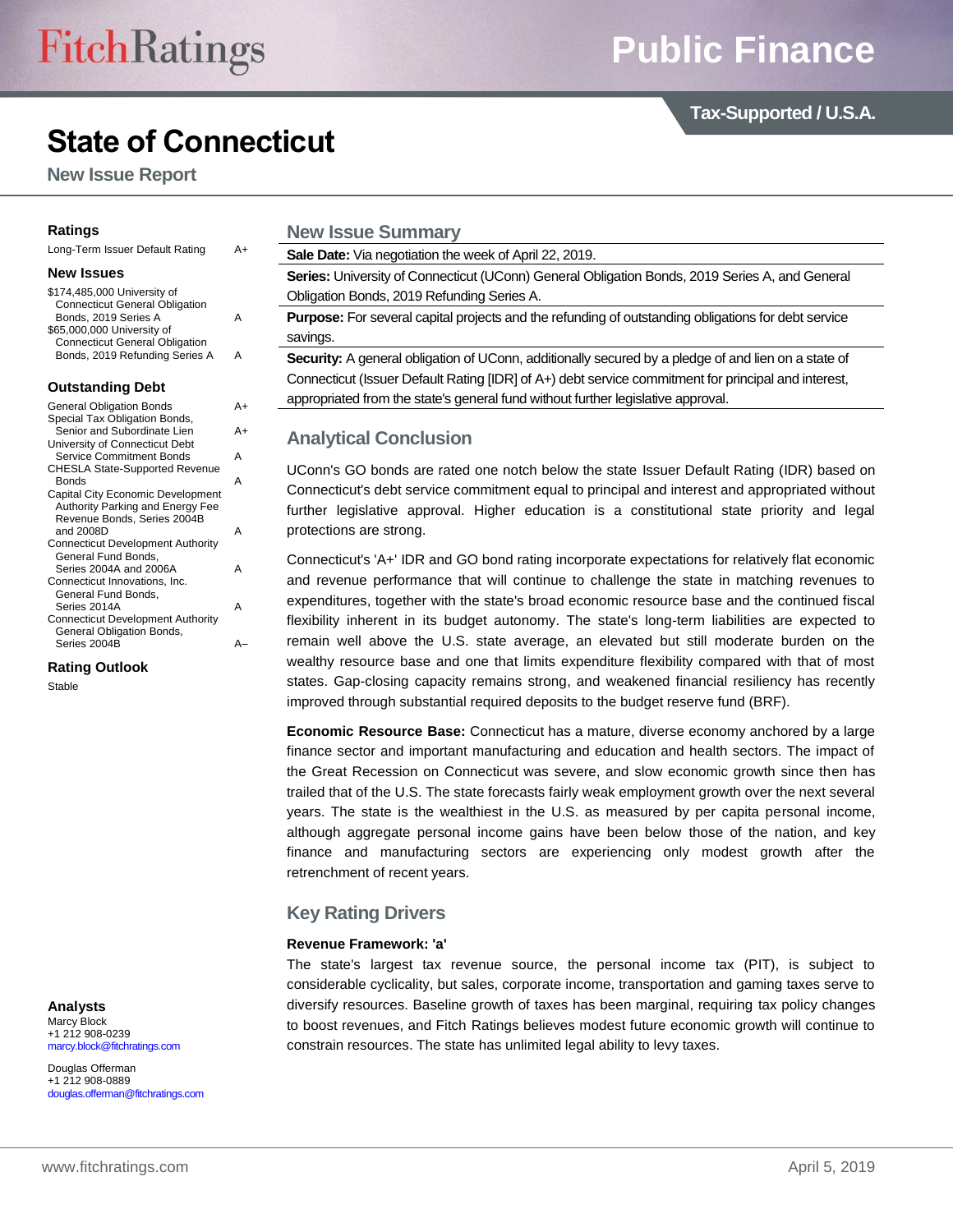# **Rating History (IDR)**

| Rating | <b>Action</b> | Outlook/<br>Watch | Date    |
|--------|---------------|-------------------|---------|
| A+     | Affirmed      | Stable            | 3/19/19 |
|        |               |                   |         |
| $A+$   | Downgraded    | Stable            | 5/12/17 |
| $AA-$  | Downgraded    | Stable            | 5/19/16 |
| AA     | Affirmed      | Stable            | 7/23/15 |
| AA     | Affirmed      | Negative          | 7/2/13  |
| AA     | Downgraded    | Stable            | 6/3/10  |
| $AA+$  | Revised       | Negative          | 4/5/10  |
| AA     | Affirmed      | Negative          | 11/5/09 |
| AA     | Affirmed      | Stable            | 4/13/06 |
| AA     | Downgraded    |                   | 3/7/95  |
| $AA+$  | Upgraded      |                   | 8/8/92  |
| AA     | Assigned      |                   | 9/12/91 |
|        |               |                   |         |

#### **Expenditure Framework: 'aa'**

Connecticut's natural pace of spending growth is expected to be higher than that of revenues given projections for weak growth in revenues. The state has consistently demonstrated the ability to cover its comparatively high fixed costs, which are excluded from the constitutional cap on annual expenditure growth, including making full actuarial contributions to pensions, and benefits from the large degree of budget autonomy common to states.

#### **Long-Term Liability Burden: 'a'**

The state's long-term liability burden is elevated and among the highest for a U.S. state but still considered moderate. Long-term debt consists primarily of GO and transportation borrowings, with much of GO borrowing undertaken on behalf of local schools. Net pension liabilities are more significant, with the state carrying obligations for its own retirees as well as for local school teachers.

#### **Operating Performance: 'a'**

Gap-closing capacity remains strong, and resiliency has improved with the deposit of windfall revenue to the BRF in fiscal 2018, as required under the state's relatively recently enacted revenue volatility cap. The deposit was net of an appropriation to cure a sizable forecast budget deficit, reflecting challenges in the state's financial operations separate from statutory triggers that require deposits to reserves. A further deposit is expected in fiscal 2019. Future cyclical budgetary pressures and out-year budget gaps remain an issue to be addressed, although frequent revenue re-forecasting allows the state to identify revenue underperformance and quickly implement corrective actions.

#### **Rating Sensitivities**

**Rating Linked to State Credit Quality:** The rating on UConn's GO bonds is sensitive to changes in the state's IDR, to which it is linked.

**Maintaining Fiscal Resilience:** Movement in Connecticut's IDR is sensitive to the state's ability to balance financial operations in response to current economic and revenue growth expectations while maintaining its recently improved financial resilience. The IDR is also sensitive to shifts in the state's elevated liability burden and expenditure flexibility.

#### **Credit Profile**

#### **University of Connecticut**

UConn's GO bonds are issued by and carry the GO pledge of UConn, but their security and the 'A' rating rest with the debt service commitment of the state. Principal and interest are paid annually from the state's general fund, appropriated and obligated for payment by the state treasurer without requiring further legislative approval. Fitch rates the state's own GO bonds 'A+', on par with the IDR. State general fund obligations, with the strength of continuing appropriations, are seen as slightly less secure than the state's GO bonds, and the UConn bonds fall within this category. The state's debt service commitment is separate from the operating appropriations and allotments that the state makes available to the university, and UConn's GO borrowing is integrated into the state's overall debt management.

Over the last two decades, the state has prioritized renewal and expansion of facilities at UConn, the state's flagship public university. The UConn GO bonds have been issued as part of the state's UConn 2000 program, first enacted in 1995 and extended multiple times since. In 2017, the state extended the program from fiscal 2024 to fiscal 2027, although the total estimated cost was unaltered at \$4.6 billion, of which \$4.3 billion will be funded by UConn GO bonds benefitting from the state's debt service commitment. Of this amount, about \$2.9 billion

#### **Related Research**

[Fitch Rates University of Connecticut's](http://api.fitchconnect.com/v1/research/FR_PR_10067522)  [\\$239MM GO Bonds 'A';](http://api.fitchconnect.com/v1/research/FR_PR_10067522) Outlook Stable [\(April 2019\)](http://api.fitchconnect.com/v1/research/FR_PR_10067522)

#### **Related Criteria**

[U.S. Public Finance Tax-Supported Rating](http://api.fitchconnect.com/v1/research/FR_RPT_919253)  [Criteria \(April 2018\)](http://api.fitchconnect.com/v1/research/FR_RPT_919253)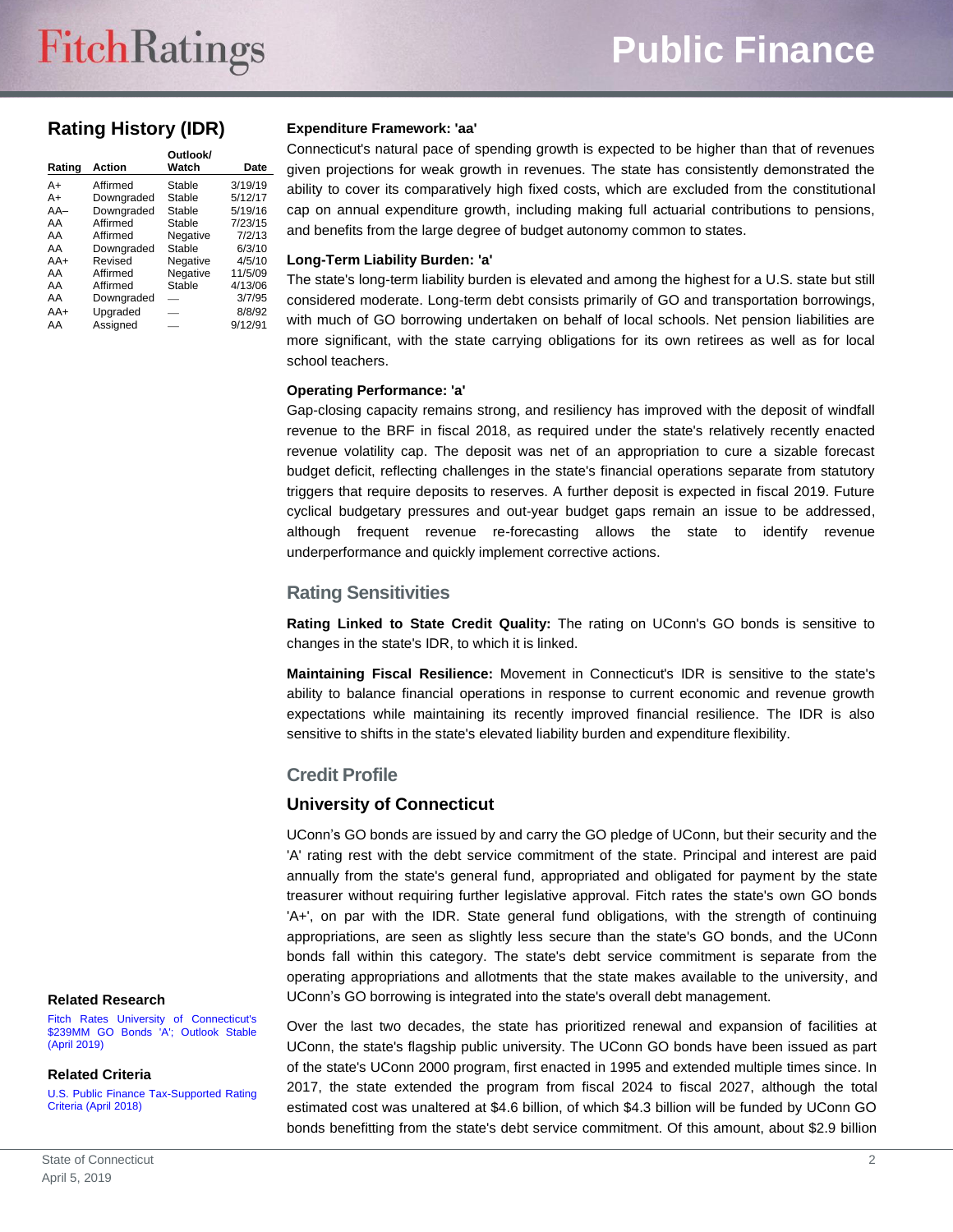in par debt service commitment bonds have been issued to fund \$3.1 billion of university project construction to date, with almost \$1.5 billion currently outstanding.

Recent projects have been designed to expand UConn's research facilities and faculty, particularly in science and technology. A majority of UConn 2000-funded projects have been at the main UConn campus in Storrs with additional projects at the regional campuses and the UConn Health Center (UCH) in Farmington. Current bond proceeds will fund various projects dispersed amongst these areas and include new construction of academic and research facilities, infrastructure improvements and building renovations, the second phase of construction of a fine arts center on the main campus and various improvements at UCH.

# **State of Connecticut**

Connecticut has a diverse, mature and wealthy economic base, with flat to modestly declining population trends and an aging demographic profile. In contrast to past economic expansions, the state's performance in the current expansion has been unusually slow and has weighed on the natural pace of revenue growth. The state projects positive economic growth over the medium term but at rates below those of the nation.

Employment gains through much of the recovery have been well below national averages and slower than past recoveries; through January 2019, the state regained only 84% of jobs lost in the Great Recession. Rates of recovery have varied across the state's larger metropolitan regions, ranging from robust gains in the New Haven region to only modest gains in areas like New London and Waterbury. The finance sector, with important banking and investment activity in the southwestern part of the state and insurance activity in Hartford, saw sizable employment losses through the Great Recession and well into the recovery. Employment in these areas remains below the post-recession peak.

The state's large and sophisticated manufacturing sector has seen relatively flat employment since steep recessionary losses ended, although important defense-related manufacturing anchors the sector and may bring future gains. Tourism has grown in importance over time, but prospects for the state's gaming resorts are more uncertain given rising competition in neighboring states. The opening of a state-approved third tribal casino, which could stem revenue losses to venues outside the state, has been subject to delays. The state's unemployment rate has historically run below the U.S. rate but has exceeded the national level, and aggregate personal income growth continues, albeit at rates below the nation's.

#### **Revenue Framework**

Tax revenues for general fund needs are diverse, with PIT, corporate income and sales taxes serving as the primary tax sources. PIT receipts, particularly those derived from nonwithholding, are particularly important, but their volatility has had a negative impact on the state's financial position. An inflation-adjusted revenue volatility cap, enacted in 2017 and equal to \$3.2 billion in fiscal 2019, partly addresses this volatility by directing non-withholding revenue (estimates and final component of the PIT and the fiscal 2018-enacted pass-through entity tax, explained below) above the cap to the BRF. A separate, statutorily enacted revenue cap that limits appropriations to a level below expected revenue begins to be incorporated in fiscal 2020. The revenue cap, required to reach 98% in fiscal 2026, is to be phased in at 0.25% increments. The separate transportation fund receives a range of transportation-related receipts as well as resources from the general fund.

Historical growth in revenues, after adjusting for the estimated impact of tax policy changes, has been well below the pace of national GDP growth, and below inflation, due to contractions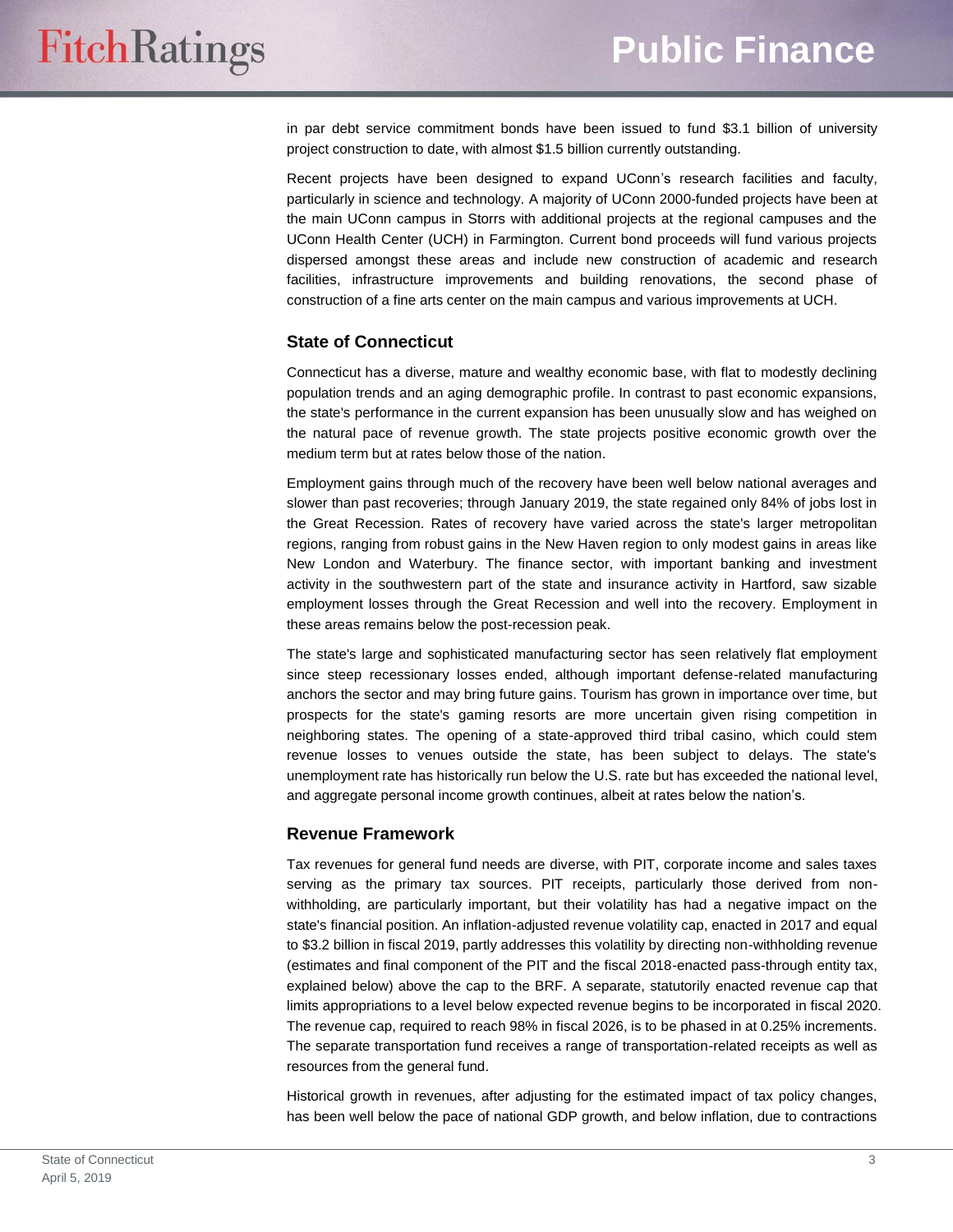in the important financial services sector as well as the maturity of the state's economy. As of Feb. 20, 2019, the Office of Policy and Management (OPM), the state's budget office, expects \$19.5 billion in revenue for the fiscal year ending June 30, 2019 (ahead of the forecast used to enact the budget and not inclusive of an estimated \$648 million in revenue subject to the state's volatility cap).

The January 2019 consensus revenue estimate (CRE) was almost \$18 billion in revenue for fiscal 2020, a drop of almost 8% based on current law, as nonrecurring revenue actions fall off and the state's hospital tax is automatically reduced barring further action. The governor's budget for the 2020–2021 biennium proposes revisions and expansions in several tax categories, including an extension of the hospital tax; however, even with these tax measures implemented, the forecast pace for ongoing and available revenue sources is expected to be slow, partly as a result of the revenue cap phase-in.

The state has unlimited legal ability to raise tax revenues. Tax rate competitiveness is more of a factor in Connecticut than in some other states due to the nature of its taxpayer base, relatively small size and proximity to neighboring states' urban employment centers. Passage of the federal Tax Cut and Jobs Act (TCJA) heightened this concern, as the deduction for state and local taxes was limited, increasing residents' effective tax burden. As part of the fiscal 2019 budget discussions, the state enacted legislation intended to mitigate the expected negative effects of TCJA on state taxpayers. Approved legislation created a revenue-neutral tax on pass-through entities, offset by a PIT credit, and authorized municipalities to create charitable organizations in support of town services, accompanied by a local property tax credit.

Transportation revenues, while statutorily dedicated for transportation needs, have been subject in the past to frequent diversion for general operations. To bind the state to recent practice, voters approved a constitutional amendment in the November 2018 ballot that restricts moneys collected in the special transportation fund (STF) to transportation purposes. The fiscal 2019 revised budget also accelerated the deposit of motor vehicle sales taxes to the special transportation fund from the general fund, although the governor's proposed budget for the next biennium suspends the acceleration and, instead, recommends a comprehensive system of tolling to fund capital projects. However, the first toll revenues will not be received until fiscal 2023. The proposal returns \$91 million to the general fund in fiscal 2020, which is projected to escalate to \$340 million by fiscal 2024 but leaves the STF with larger projected out-year budget gaps. The tolling proposal is currently being discussed by the Legislature.

# **Expenditure Framework**

As with many smaller states, Connecticut's scope of spending is very broad, with the state responsible for delivering or funding numerous services normally handled at the local level. Formula funding for local schools and subsidies for higher education highlight the state's role in education, which extends as well to making teacher pension contributions and funding school capital. Municipal aid is also significant, although previous sharing of sales tax revenue was suspended in the enacted budget for the current biennium. Municipal aid in the current budget is instead funded through a number of targeted grants coming directly from the general fund, including to the financially troubled city of Hartford.

The state's constitutional cap on expenditure growth, excluding appropriations for certain fixed or federal requirements, limits increases in annual appropriations to compound annual growth of personal income over the past five calendar years or of the annual growth in the U.S. consumer price index less food and energy, whichever is greater. This cap, in concert with comparatively weak forecast revenue growth, results in the state's need to limit annual growth in expenditures.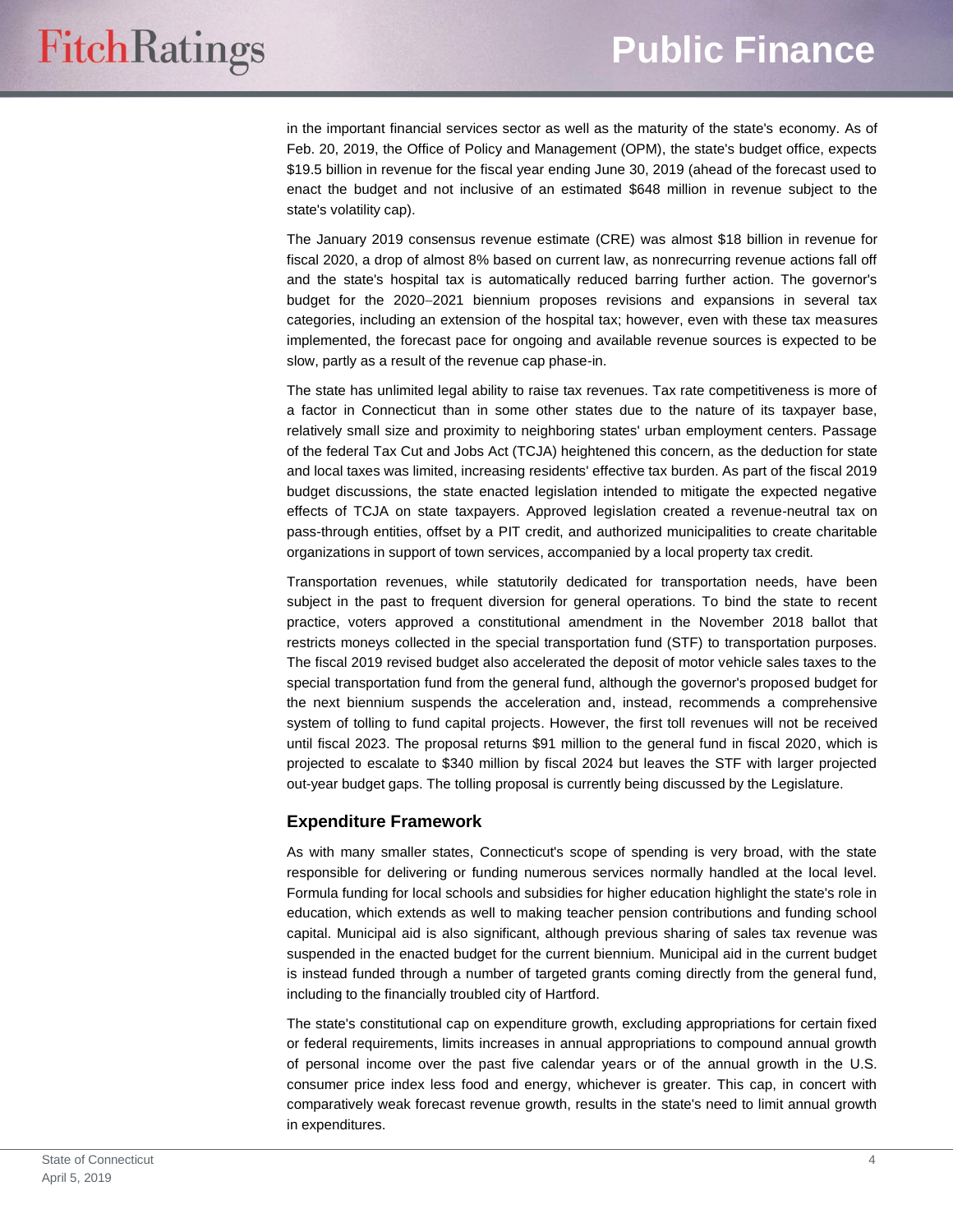The state retains solid ability to cut spending despite successive budgetary adjustments during the current and last biennia. Statute requires swift response in the event of forecast underperformance, either through rescissions, allotment cuts or with legislative concurrence, depending on the size of the projected deficit. Fitch believes agreements with its collective bargaining units that have successfully constrained growth in annual expenditures will nevertheless restrain the state's flexibility to adjust expenditures in an unforeseen economic or financial downturn.

The state partly addressed a forecast \$5 billion (15% of 2018–2019 baseline revenue) budget gap for the current biennium with savings (\$700 million in fiscal 2018 and escalating over time) from a renegotiated contract with the state employee bargaining agent coalition (SEBAC), providing one of the largest recurring actions. The agreement somewhat reduced the state's operating flexibility, as it extended the length of the existing SEBAC agreement for pension and healthcare benefits from fiscal 2022 to fiscal 2027, and provided layoff protection through June 30, 2021 for existing employees. The wage agreement remains in effect through fiscal 2021.

The state's relatively high carrying costs for debt service, actuarial pension contributions and other post-employment benefits (OPEB), totaling almost 22% in fiscal 2018, continue to constrain policy options. Carrying costs in fiscal 2018 include the state's commitment to match the 3% employee contribution to the state's OPEB trust fund; this contribution totaled \$120 million. The governor's budget proposes achieving annual savings through revisions to its agreement with SEBAC for annual cost-of-living increases (COLAs) for retirees and by reamortizing a portion of the outstanding unfunded pension liability for the state employee retirement system (SERS). These two changes would reduce general fund budget requirements for SERS' actuarially determined contribution (ADC) by \$132 million (over 8%) in fiscal 2020 and \$142 million fiscal 2021, and are in addition to the governor's proposals for achieving employee healthcare savings by setting price ceilings on medical services.

The budget proposal also includes reforms to the teachers' retirement system (TRS) that would extend the amortization of the unfunded liability beyond the current 2032 requirement, allowing for a lower discount rate, while avoiding the risk of a sharp spike in the ADC. If enacted, the reforms would lower the TRS ADC beginning in fiscal 2020 by \$119 million and require municipal contributions toward the employer share of normal costs for the pension plan.

Spending for Medicaid remains a key fiscal challenge for Connecticut and for all U.S. states. The nature of the program and federal government rules limit the states' options in managing the pace of spending growth. In other major areas of spending such as education, the state is able to more easily adjust the trajectory of growth. Federal action to revise Medicaid's programmatic and financial structure appears less likely in the near term given divided control in Congress.

# **Long-Term Liability Burden**

Connecticut's long-term liability burden for debt and pensions, adjusted to a 6% return assumption, is among the highest for a U.S. state at 28% of 2017 personal income, as of Fitch's 2018 State Pension Update report. It remains a moderate, albeit elevated, burden on resources. Long-term debt alone totals almost \$25 billion, or about 10% of 2017 personal income, of which almost 70% is GO, including a large share issued for local school capital needs. GO borrowing includes \$2.3 billion in pension bonds issued in 2008 to improve the funded ratio of the TRS. Debt attributable to the state now also includes almost \$540 million of GO bonds issued by Hartford as part of the contract assistance agreement between the state and the city. Annual new debt issuance is limited to \$1.9 billion per year under a state-enacted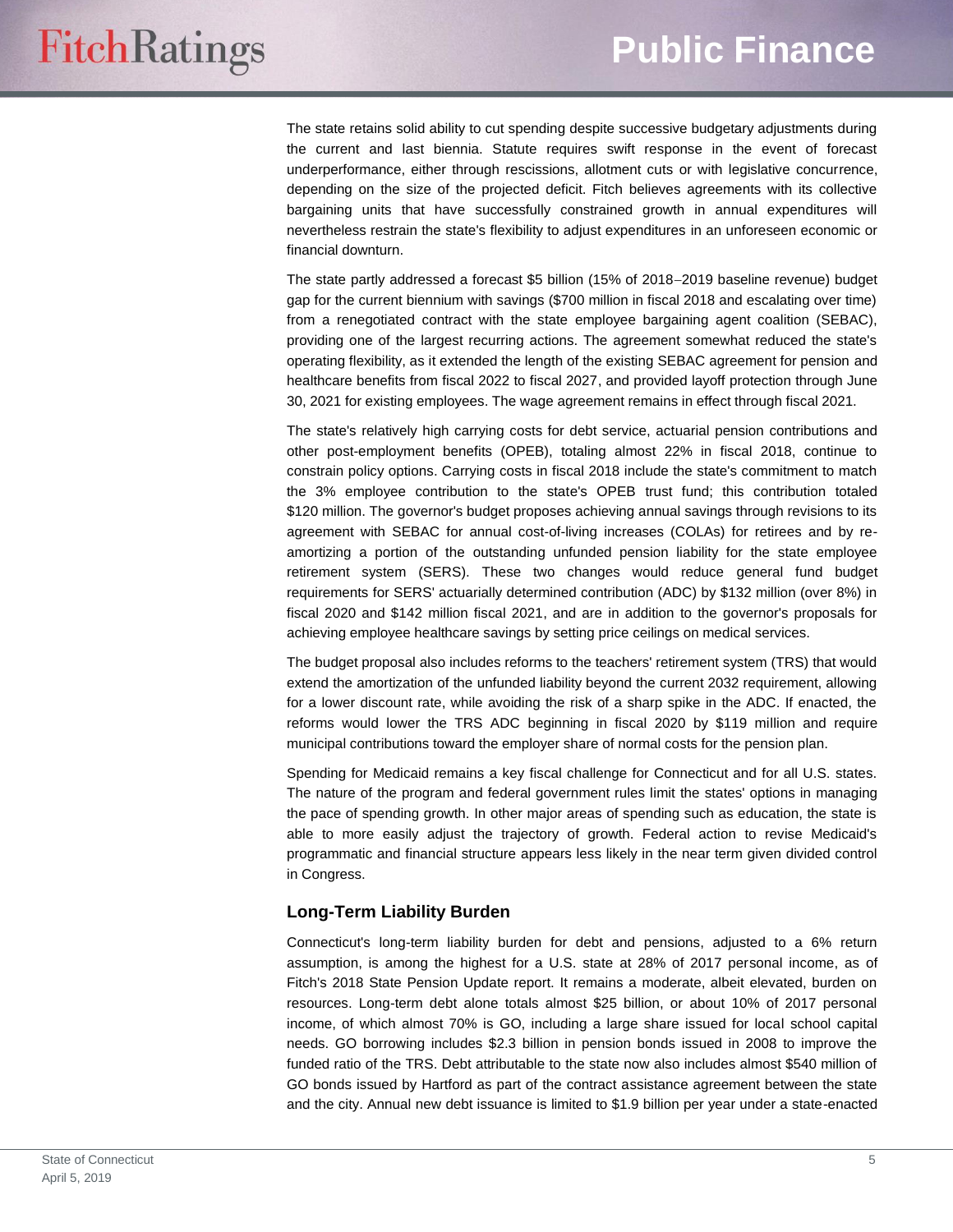bond cap, excluding UConn and Connecticut State Colleges and University (CSCU) 2020 higher education borrowing, as well as borrowing for refunding purposes.

Both of the state's two major pension systems have relatively low funded ratios, driven by weak contribution practices in the past. Both plans have received nearly full actuarial contributions for many years, the TRS under a covenant linked to the GO pension bonds. A December 2016 memorandum of understanding (MOU) for SERS extended the state's closed amortization period and lowered the return assumption to 6.9%, producing budgetary savings but raising the liability in the process. The May 2017 agreement with SEBAC conversely lowered the liability as benefit changes were incorporated in the valuation. The 2017 SEBAC agreement included increased employee pension contributions for all existing members, revised the COLA formula and timing for post-2022 retirees, and created a new hybrid defined benefit/defined contribution tier for all new employees.

Based on the fiscal 2018 state audit, the total adjusted liability burden declines to 27%, reflecting more recent investment experience for the pension systems and SERS modifications under the 2017 agreement with SEBAC. The state estimates an OPEB liability of \$17.4 billion (7% of personal income) as of June 30, 2017, inclusive of the SEBAC agreement in 2017. The state's OPEB trust had a market value of \$919 million as of Sept. 30, 2018.

For additional information on proposed pension changes currently under consideration by the state, see "Fitch Ratings: Connecticut Teacher Pension Changes Costly, But Lower Fiscal Risks," dated Feb. 28, 2019 and available at www.fitchratings.com.

## **Operating Performance**

Connecticut's strong gap-closing capacity declined in recent biennia due to the state's comparatively weak economic and revenue performance. For details, see Scenario Analysis, page 8.

Despite the challenges posed by its slow recovery from the Great Recession, the state's fiscal management has generally improved in recent biennia, with a greater reliance on structural solutions and continued full actuarial pension contributions. Fitch also recognizes state actions to bolster balances in the BRF, remove some of the cyclicality of PIT collections from the general fund, and moderate annual growth in expenditures and debt issuance through statute in addition to bond covenants that impose limitations through June 30, 2023. Nonetheless, expirations on taxes, above average fixed costs, persistent lack of consensus on transportation capital funding and contractually agreed-upon appropriations to correct a longstanding GAAP deficit are likely to weigh on the state in future years. Appropriations to amortize the GAAP deficit were pledged in a 2014 bond issue, whereby the state covenanted to amortize this deficit, now at \$680 million, by fiscal 2028.

# **Current Financial Operations**

The enacted 2018-2019 general fund biennial budget provided for \$18.7 billion in appropriations for fiscal 2018 and \$18.8 billion for fiscal 2019. The state's April 2018 CRE and May revised budget plan continued to anticipate lower fiscal 2018 revenues from most state tax sources, excluding the PIT, and the delayed receipt of \$622 million in federal grants related to hospital supplemental payments and Medicaid. The revised budget plan eliminated the shortfall by appropriating part of windfall revenue that would otherwise be deposited to the BRF and also provided for the carry forward of fiscal 2018 appropriations into fiscal 2019, largely related to the delayed federal grants for hospital payments and Medicaid. Final revenues in fiscal 2018 totaled \$18.2 billion, while final expenditures were \$18.7 billion, requiring a \$483 million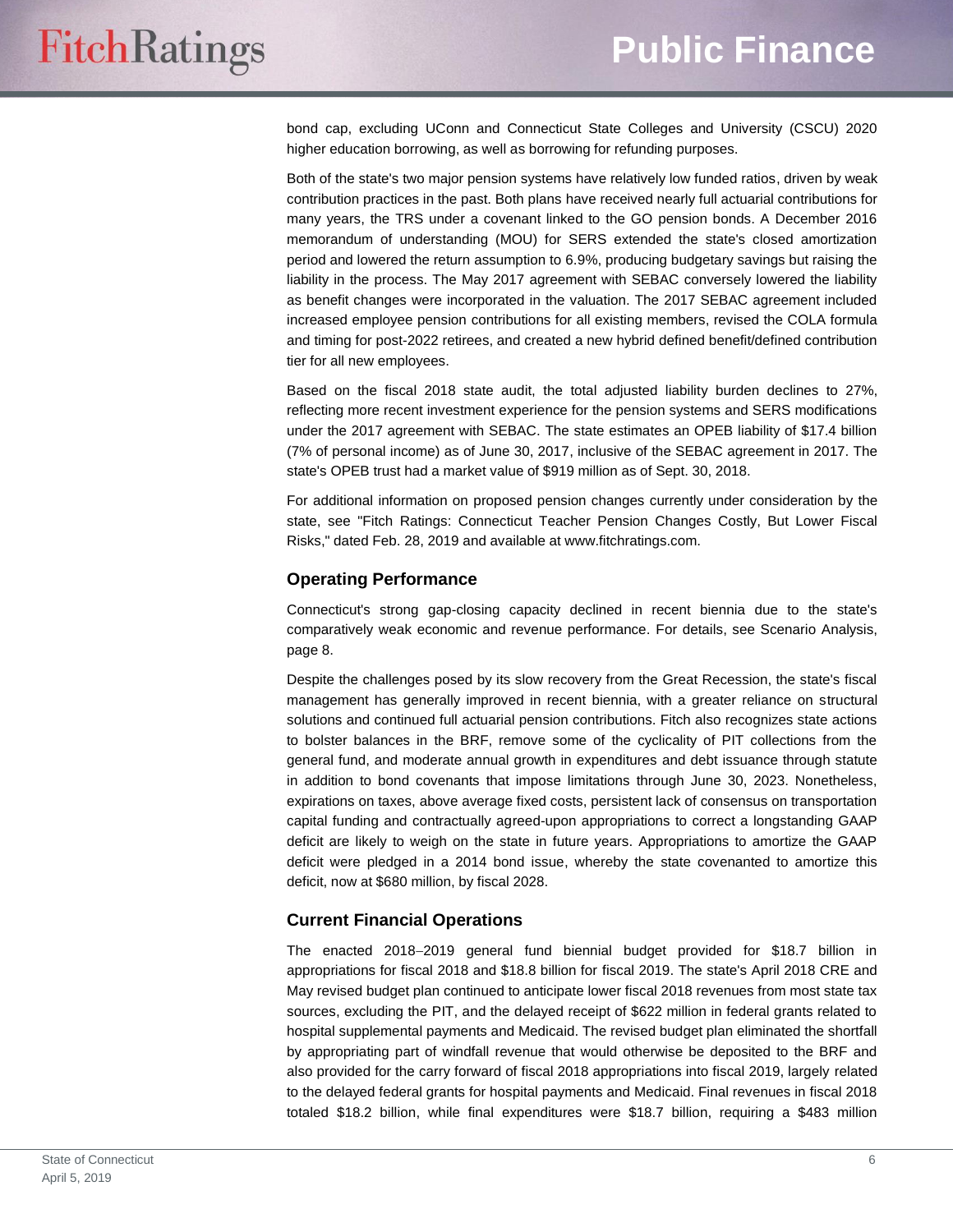application of windfall revenue to balance. Nevertheless, the BRF increased to almost \$1.2 billion in fiscal 2018 from \$213 million in fiscal 2017.

The adjusted budget planned for \$19 billion in revenues for fiscal 2019 to fund almost \$19 billion in appropriations and anticipated a modest operating surplus. OPM currently anticipates \$19.5 billion in revenue for the current fiscal year, despite some year-over-year weakness in collections through February 2019, largely in PIT estimates and finals, that the state attributes to TCJA's disincentive to prepay PIT. Similar to other states, Connecticut expects the balance of PIT revenue forecast for fiscal 2019 will be collected by April as state economic conditions and employment remain stable.

Appropriations are expected to be down slightly from budget and provide for an operating surplus of \$516 million. The surplus and \$648 million in revenue subject to the volatility cap would be deposited to the BRF, increasing the balance to \$2.3 billion (12% of 2019 revenues). However, as part of the TRS reform proposal, the governor has proposed allocating \$381 million of the operating surplus to funding a special capital reserve fund for TRS to meet covenants associated with the 2008 POBs. If the proposal is enacted, the BRF would still increase to 10% of revenue.

The governor's executive budget proposal for the 2020-2021 biennium contains a number of tax policy actions, including a broadening of the sales tax base, an extension of the current hospital tax rate in addition to other proposals to maintain current tax policy, and a freeze on the transfer of car sales tax revenue to the STF. The revenue proposals, almost \$1.3 billion in fiscal 2020 and \$1.7 billion in fiscal 2021, are in addition to expenditure adjustments to fund budget gaps estimated at \$1.5 billion in fiscal 2020 and \$2.2 billion in fiscal 2021. The recommended \$19.3 billion budget for fiscal 2020 and \$19.9 billion budget for fiscal 2021 are being considered by the Legislature. While some of the automatic actions embedded in current law may prove less controversial to adjust, should the proposed revenue measures fail to be approved, other revenue solutions or expenditure reductions will need to be identified to balance the 2020-2021 biennial budget.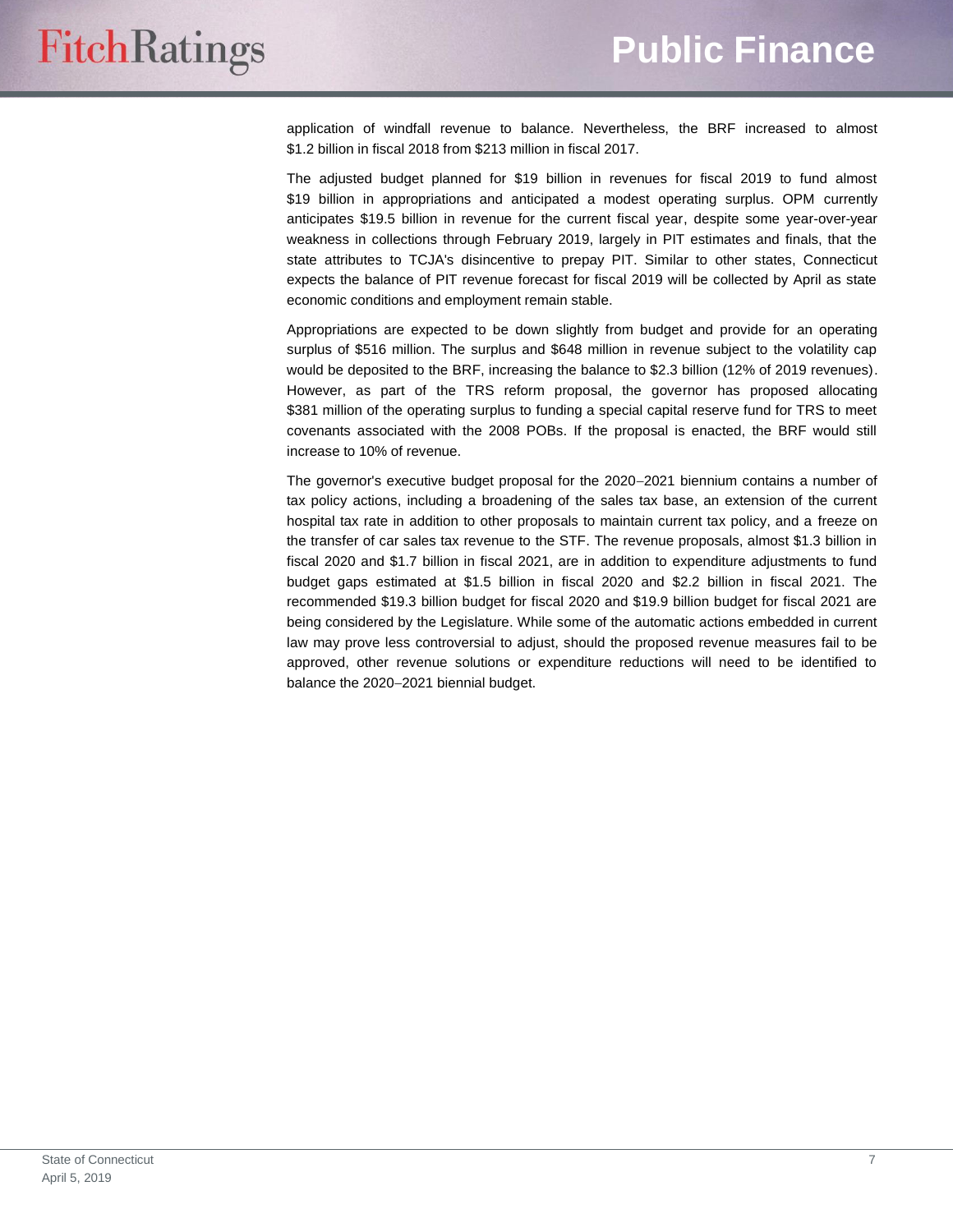# **Public Finance**

**Connecticut, State of (CT)**

**Scenario Analysis**

 $-15.0%$  $-10.0%$ 



| $\leftarrow$ |      |      |      |      |      |      |                                                |      |      |        |        |                   |
|--------------|------|------|------|------|------|------|------------------------------------------------|------|------|--------|--------|-------------------|
| 2009         | 2010 | 2011 | 2012 | 2013 | 2014 | 2015 | 2016                                           | 2017 | 2018 | Year 1 | Year 2 | Year <sub>3</sub> |
|              |      |      |      |      |      |      | Net Change in Fund Balance as % State Revenues |      |      |        |        |                   |

| <b>Scenario Parameters:</b>       | Year 1 | Year 2 | Year <sub>3</sub> |
|-----------------------------------|--------|--------|-------------------|
| GDP Assumption (% Change)         | (1.0%  | 0.5%   | 2.0%              |
| Expenditure Assumption (% Change) | 2.0%   | 2.0%   | 2.0%              |
| Revenue Output (% Change)         | (6.3%  | (2.5%) | 1.2%              |
|                                   |        |        |                   |

to identified budgetary weakness.

| Revenues, Expenditures, and Net Change in Fund Balance | <b>Actuals</b> |             |            |            |            |             |             | <b>Scenario Output</b> |            |            |             |             |               |
|--------------------------------------------------------|----------------|-------------|------------|------------|------------|-------------|-------------|------------------------|------------|------------|-------------|-------------|---------------|
|                                                        | 2009           | 2010        | 2011       | 2012       | 2013       | 2014        | 2015        | 2016                   | 2017       | 2018       | Year 1      | Year 2      | Year 3        |
| <b>Expenditures</b>                                    |                |             |            |            |            |             |             |                        |            |            |             |             |               |
| <b>Total Expenditures</b>                              | 22.333.131     | 22.260.146  | 22.881.531 | 24.253.926 | 25.089.848 | 26.349.433  | 27.561.713  | 28.622.502             | 28.820.897 | 29.180.920 | 29,764.538  | 30.359.829  | 30.967.026    |
| % Change in Total Expenditures                         | (2.7%)         | (0.3%       | 2.8%       | 6.0%       | 3.4%       | 5.0%        | 4.6%        | 3.8%                   | 0.7%       | 1.2%       | 2.0%        | 2.0%        | 2.0%          |
| <b>State Expenditures</b>                              | 16.315.471     | 15.333.749  | 15.639.707 | 17.763.410 | 18.329.652 | 19.242.536  | 19.748.481  | 20.664.504             | 20.590.013 | 20.967.472 | 21.386.821  | 21.814.558  | 22,250,849    |
| % Change in State Expenditures                         | (10.6%)        | (6.0%       | 2.0%       | 13.6%      | 3.2%       | 5.0%        | 2.6%        | 4.6%                   | (0.4%      | 1.8%       | 2.0%        | 2.0%        | 2.0%          |
| <b>Revenues</b>                                        |                |             |            |            |            |             |             |                        |            |            |             |             |               |
| <b>Total Revenues</b>                                  | 19.791.688     | 20.875.616  | 22.216.644 | 23.917.448 | 24.490.346 | 24.902.754  | 26.163.763  | 26.815.811             | 28,026,356 | 29.930.461 | 28.737.417  | 28.395.978  | 28,813,033    |
| % Change in Total Revenues                             | (1.7%)         | 5.5%        | 6.4%       | 7.7%       | 2.4%       | 1.7%        | 5.1%        | 2.5%                   | 4.5%       | 6.8%       | (4.0%       | (1.2%)      | 1.5%          |
| <b>Federal Revenues</b>                                | 6.017.660      | 6.926.397   | 7.241.824  | 6.490.516  | 6.760.196  | 7.106.897   | 7.813.232   | 7.957.998              | 8.230.884  | 8.213.448  | 8.377.717   | 8.545.271   | 8,716,177     |
| % Change in Federal Revenues                           | 27.6%          | 15.1%       | 4.6%       | (10.4%)    | 4.2%       | 5.1%        | 9.9%        | 1.9%                   | 3.4%       | (0.2%      | 2.0%        | 2.0%        | 2.0%          |
| <b>State Revenues</b>                                  | 13.774.028     | 13.949.219  | 14.974.820 | 17.426.932 | 17.730.150 | 17.795.857  | 18,350,531  | 18.857.813             | 19.795.472 | 21.717.013 | 20,359,700  | 19.850.707  | 20,096,856    |
| % Change in State Revenues                             | (10.7%)        | 1.3%        | 7.4%       | 16.4%      | 1.7%       | 0.4%        | 3.1%        | 2.8%                   | 5.0%       | 9.7%       | (6.3%)      | (2.5%)      | 1.2%          |
| <b>Excess of Revenues Over Expenditures</b>            | (2,541,443)    | (1,384,530) | (664, 887) | (336, 478) | (599, 502) | (1,446,679) | (1,397,950) | (1,806,691)            | (794, 541) | 749,541    | (1,027,122) | (1,963,851) | (2, 153, 993) |
| <b>Total Other Financing Sources</b>                   | 832,073        | 1,447,851   | 595,801    | 463,987    | 904.496    | 1.546.048   | 1,410,240   | 1.540.990              | 1.817.829  | 1,231,597  | 1.509.341   | 1,501,999   | 1,520,351     |
| Net Change in Fund Balance                             | (1,709,370)    | 63,321      | (69,086)   | 127,509    | 304,994    | 99,369      | 12,290      | (265, 701)             | 1,023,288  | 1,981,138  | 482,219     | (461, 851)  | (633, 642)    |
| % Total Expenditures                                   | (7.7%)         | 0.3%        | (0.3%      | 0.5%       | 1.2%       | 0.4%        | 0.0%        | (0.9%                  | 3.6%       | 6.8%       | 1.6%        | (1.5%)      | $(2.0\%)$     |
| % State Expenditures                                   | (10.5%)        | 0.4%        | (0.4% )    | 0.7%       | 1.7%       | 0.5%        | 0.1%        | (1.3%)                 | 5.0%       | 9.4%       | 2.3%        | (2.1%)      | (2.8%)        |
| % Total Revenues                                       | (8.6%)         | 0.3%        | (0.3% )    | 0.5%       | 1.2%       | 0.4%        | 0.0%        | (1.0%                  | 3.7%       | 6.6%       | 1.7%        | (1.6%)      | (2.2%)        |
| % State Revenues                                       | (12.4%)        | 0.5%        | (0.5%      | 0.7%       | 1.7%       | 0.6%        | 0.1%        | (1.4% )                | 5.2%       | 9.1%       | 2.4%        | (2.3%)      | (3.2%)        |
|                                                        |                |             |            |            |            |             |             |                        |            |            |             |             |               |

Notes: Scenario analysis represents an unaddressed stress on issuer finances. Fitch's downturn scenario assumes a -1.0% GDP decline in the first year. followed by 0.5% and 2.0% GDP growth in Years 2 and 3, respectively. Ex grow at a 2.0% rate of inflation. For further details, please see Fitch's US Tax-Supported Rating Criteria.